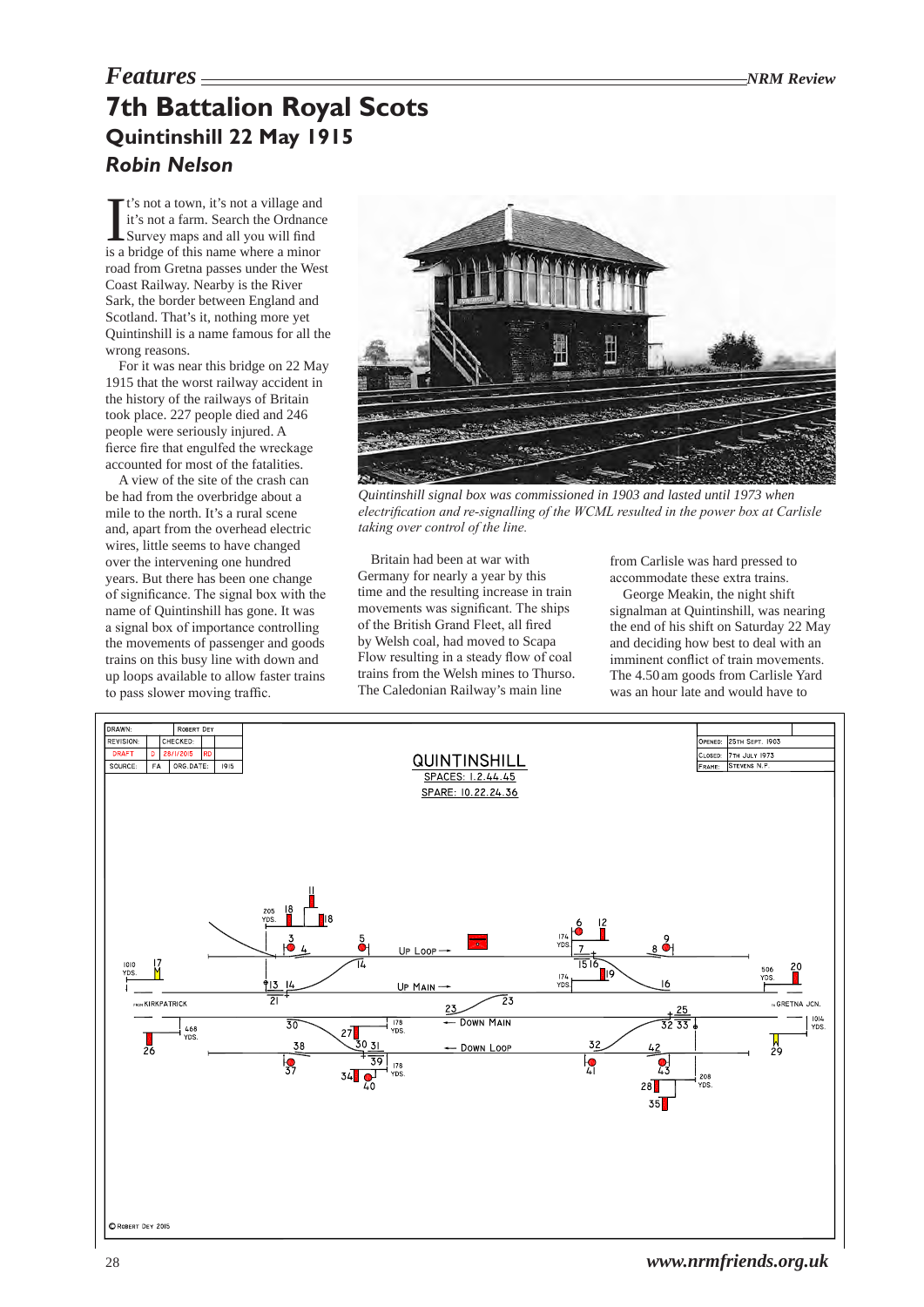## *Spring 2015 Features*

be held in the down loop awaiting the two overnights from London, each running some thirty minutes late. There was also a train of empty coal wagons heading south but as Carlisle Yard was full it would have to be held in Quintinshill's up loop. And, if this was not enough, Carlisle had despatched the 06.10 all stations to Beattock ahead of the two expresses assuming that it would be put into the down loop at Quintinshill.

The Caledonian Railway had not yet introduced centralised control of traffic and signalmen were required to organise moves that best suited traffic conditions.

![](_page_1_Picture_4.jpeg)

*The conflagration at Quintinshill on 22 May 1915 following the collision of the south-bound troop train with the stationary local passenger train which had been shunted on to the up main line to be in turn hit by the Glasgow sleeping-car train. Two hundred and twenty-seven people died, most of them servicemen bound for Gallipoli.*

*Contemporary press photograph*

![](_page_1_Picture_7.jpeg)

*A Caledonian signal box equipped with Tyer's block instruments. The lower plunger is operated to send 'line clear' to the neighbouring signal box. The upper plunger is operated when the neighbouring signal box sends the bell code for 'train entering section'. The glass panel above the plungers protects two miniature semaphore arms which operate in conjunction with plunger operation. Sending line clear causes the bottom arm in the sending instrument and the upper arm in the receiving instrument to lower. Acknowledging 'train entering section' by the upper plunger restores both miniature semaphore arms to the horizontal*   $E$ ast Dunbartonshire Libraries

An already occupied down loop was not a problem to Meakin. It happened every now again. Using crossover points number 23 to transfer the local to stand on the up main line until the expresses had passed was an acceptable alternative.

Actually, Meakin should have been on his way home by now as shift changeover was at 6am. However, day shift signalman James Tinsley who also lived at Gretna was a poor time keeper, not that anyone was bothered. A bit of forgery by his mate could hide this. Every train movement at a signal box is recorded in a ledger known as the Train Register. Bad time keeping would be obvious from the hand writing but that could be simply dealt with by Meakin recording all movements on scrap paper leaving Tinsley to transfer the details from 6am onwards to the Register. He arrived at 6.30am and by train. Roger Kirkpatrick who was the Gretna signalman had told him that the local would be stopping at Quintinshill thus saving him the walk of about a mile. His first task on arrival was to enter missing times in the Train Register book.

Meakin pulled the points lever number 23 to allow the slow to cross to the up main. Now he could give 'train out of section' to Gretna for the slow followed by sending 'line clear' for the first of the expresses. 'Line clear' was then requested and received from signalman Sawyers at Kirkpatrick. A few minutes later the Edinburgh bound express passed Quintinshill.

All was well, or was it? Meakin's professionalism had ensured no delay to the overnight trains but now a lack of professionalism would result in disaster. Tinsley was filling in the Train Register and, just as he completed this, fireman Hutcheson arrived in the box. His task was to remind Meakin of the presence of his train on the up main, sign the Train Register and ensure that a collar had been placed on lever 18, the signal that protected his train. A collar is a visual reminder and also prevents operation of the lever. He signed the TR book but failed to see that lever 18 lacked a collar. He returned to his locomotive. Time was now 6.38 am.

Tinsley took charge of signalling trains and Meakin retired to a chair in the corner to read the newspaper that Tinsley had brought. In the meantime, the Welsh empties had arrived in the up loop enabling train out of section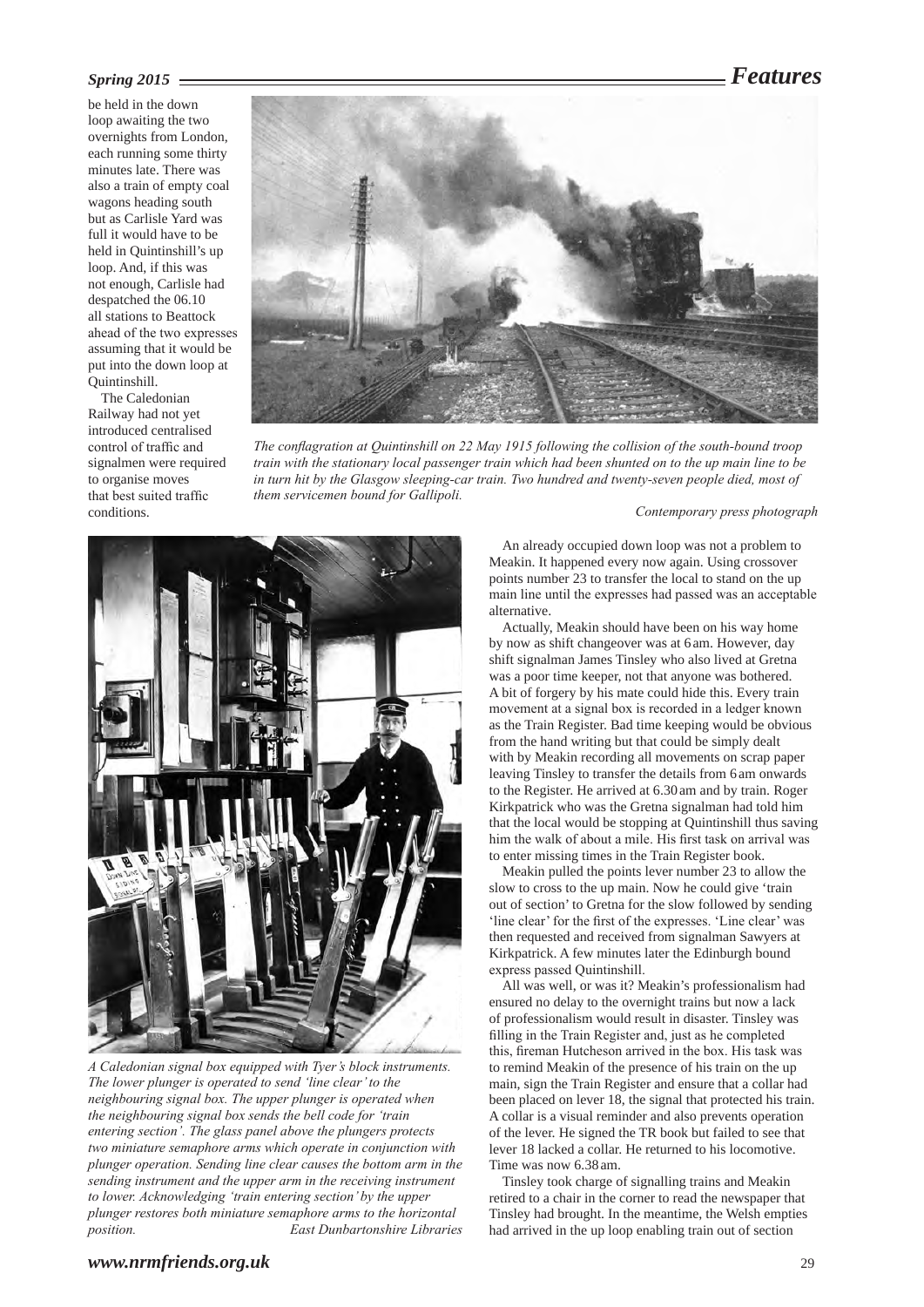### *Features NRM Review*

clear' for the Glasgow sleeper. This was given and, following permission from signalman Sawyer at Kirkpatrick, Tinsley pulled the levers for down line signals 28, 27, 26 and distant signal 29. Why did Tinsley readily signal the troop train with the Beattock train sitting on the up main line right outside the signal box? In the subsequent enquiries, he freely admitted this extraordinary lapse of memory. And he had travelled on that very train! Meakin, deep in his newspaper, remained oblivious to Tinsley's errors.

At 6.48am, the troop train appeared travelling at 60mph and collided with the locomotive of the stationary passenger. Dreadful, but worse was to follow. The Glasgow sleeper had passed Gretna at speed. There was time to throw the down line signals to danger

![](_page_2_Picture_2.jpeg)

*The locomotives of the double-headed sleeper train on top of the wreckage of the troop train.*

to be sent to Sawyer at Kirkpatrick. He should have then immediately sent train on line to Sawyer, a requirement known as 'blocking back'. This serves as an additional safeguard to protect a move such as had occurred with the Beattock slow. He failed to do this and, at 6.42am, signalman Sawyer requested and received 'line clear' for a troop train bound for Liverpool Docks.

Irregular, but not life threatening. Driver Francis Scott would have seen Quintinshill's distant signal at caution and brought his train to a halt at signal 18. He certainly would have been puzzled by the presence of a passenger train just ahead. Scott's train had left Larbert, near Falkirk, some two hours earlier conveying 500 officers and soldiers of the 7th Battalion of the Royal Scots to Liverpool Docks where they would embark for Gallipoli.

Now the fatal action was taken. Tinsley requested and received line clear from Roger Kirkpatrick at Gretna. Up line levers 18, 19, 20 and distant

![](_page_2_Picture_7.jpeg)

*The two locomotives involved in the head-on collision: Caledonian Railway 4‑4‑0 No 121 and CR 4‑6‑0 No 907.*

signal 17 were pulled for the troop train. Neither the driver or fireman of the slow train noticed the signal arms dropping to the proceed position. At the same time, Gretna requested 'line

but both signalmen were too stunned to react. At 6.50 am, the two locomotives of the sleeper hit the wreckage of the troop train, rode up and over the carriages of the troop train.

![](_page_2_Picture_11.jpeg)

*The process of clearing up the mess attracted much attention from the public.*

30 *www.nrmfriends.org.uk*